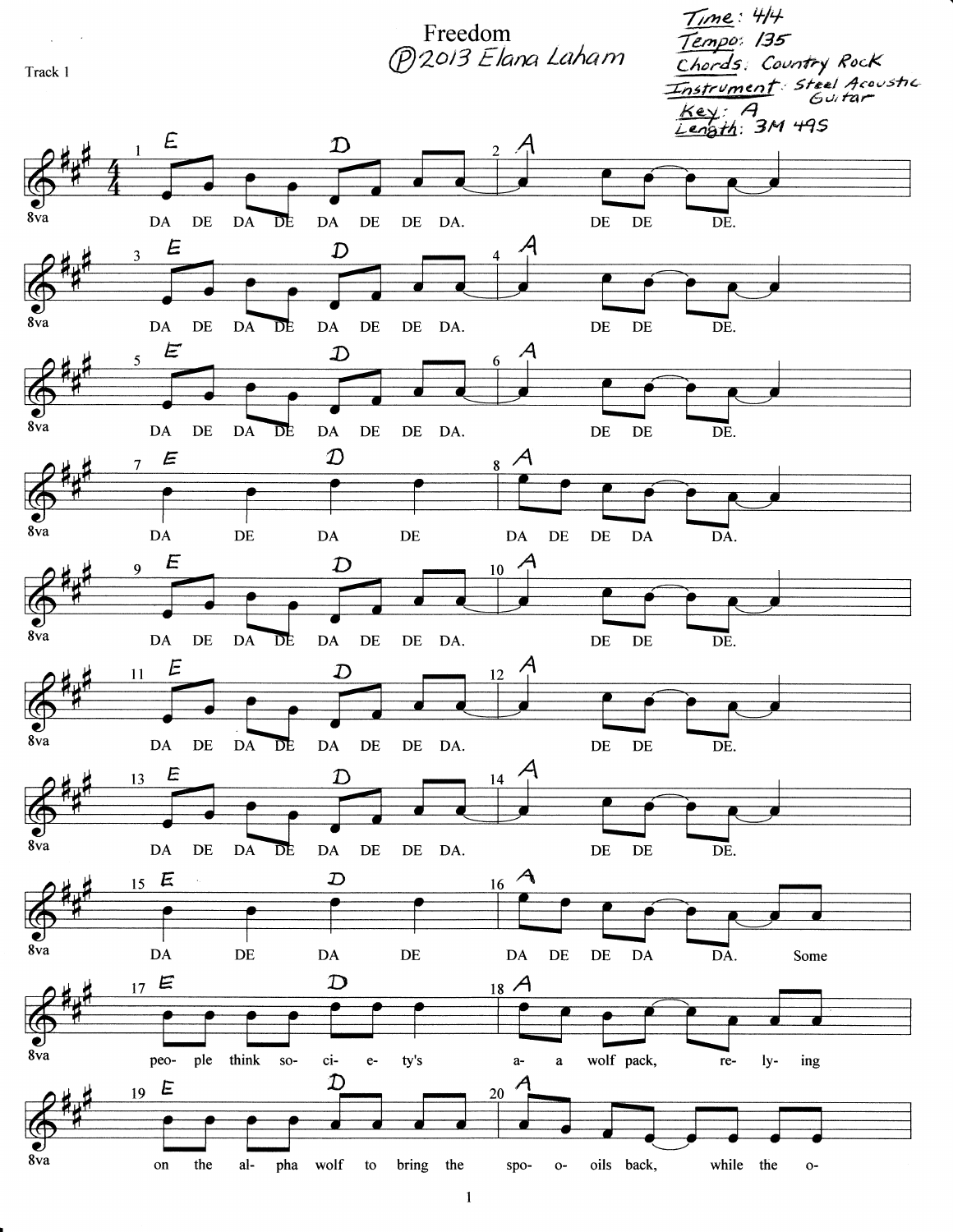$\sim$  .

Track 1

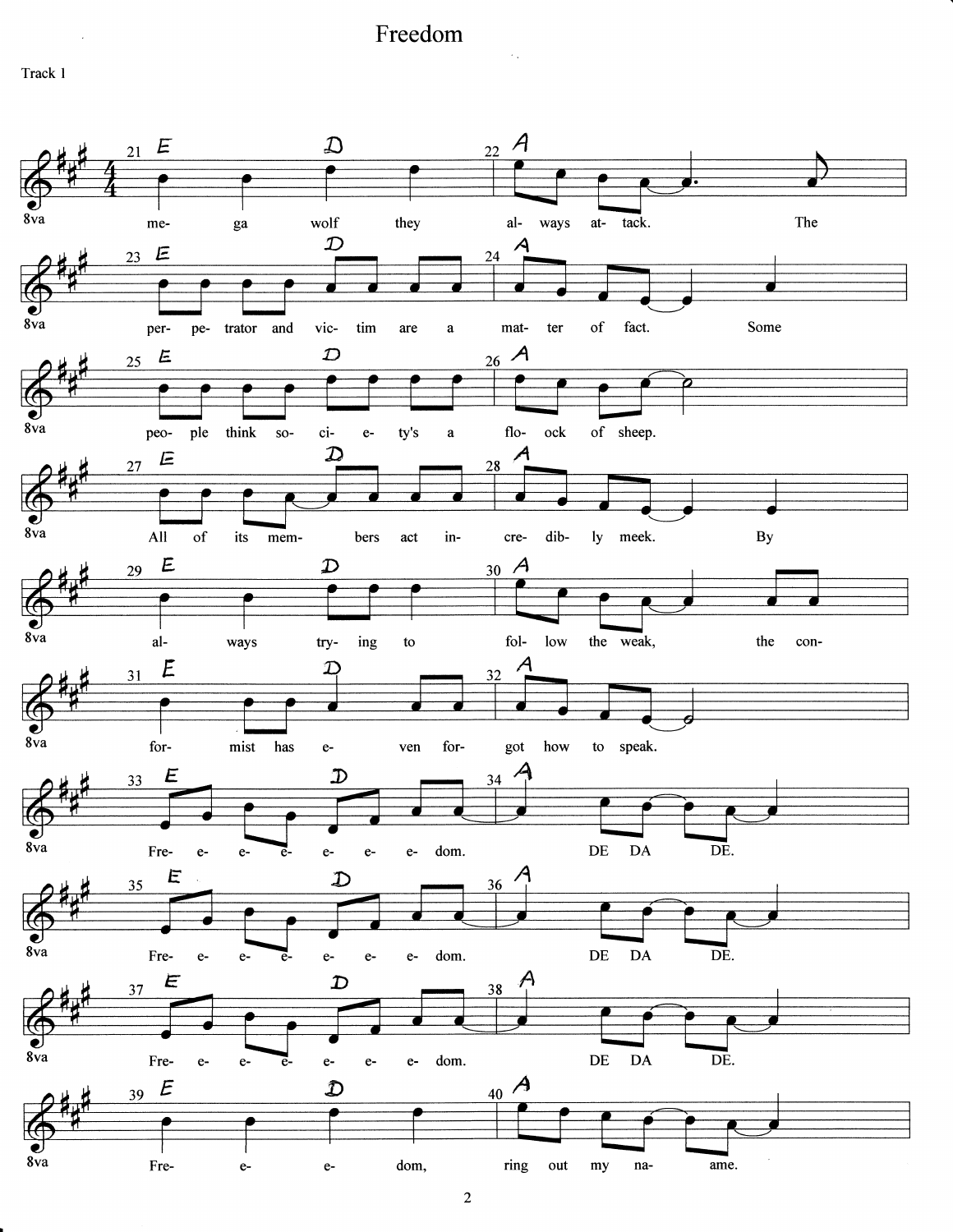$\sim$  .

Track 1



 $\mathfrak{Z}$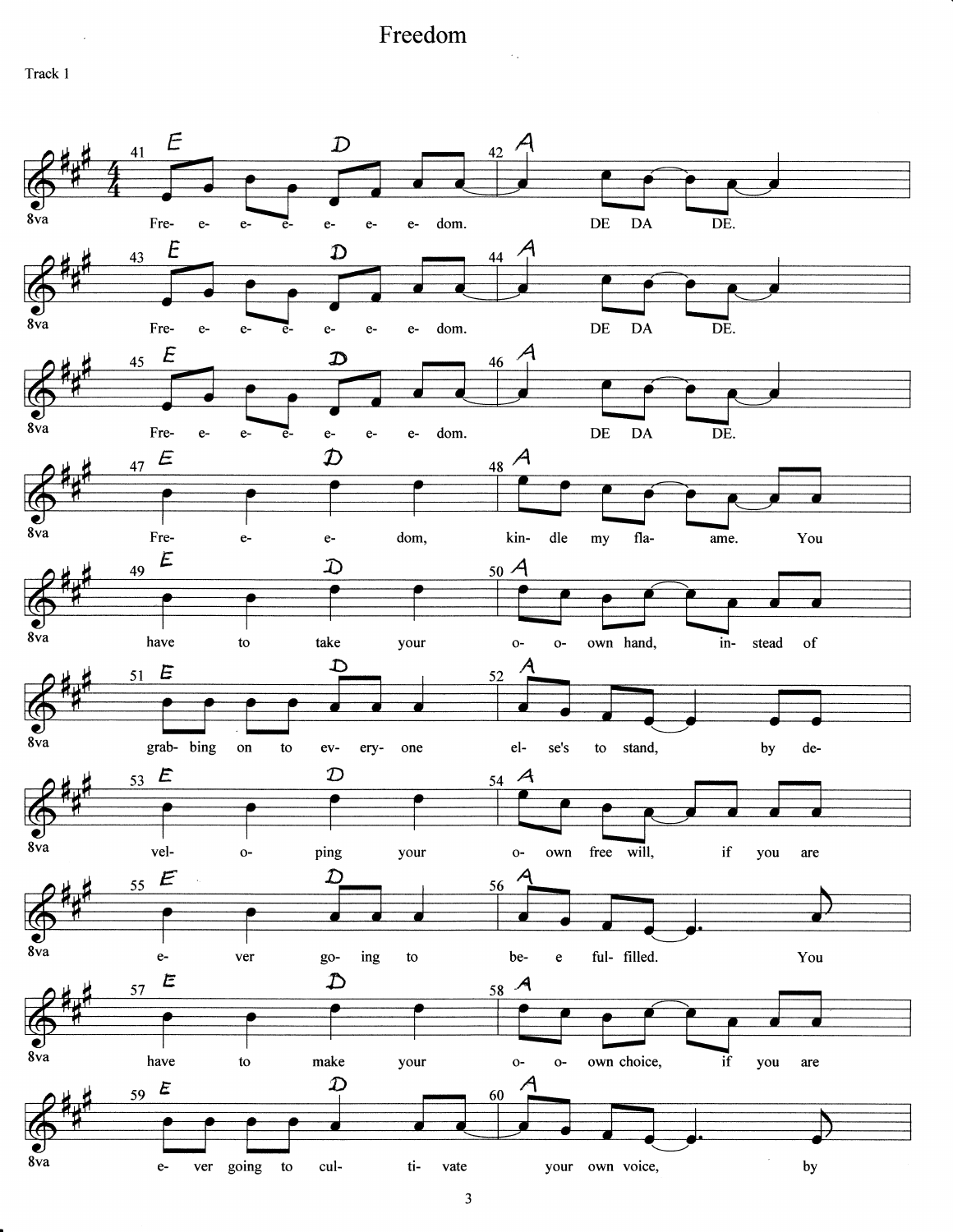$\sim$  .

Track 1

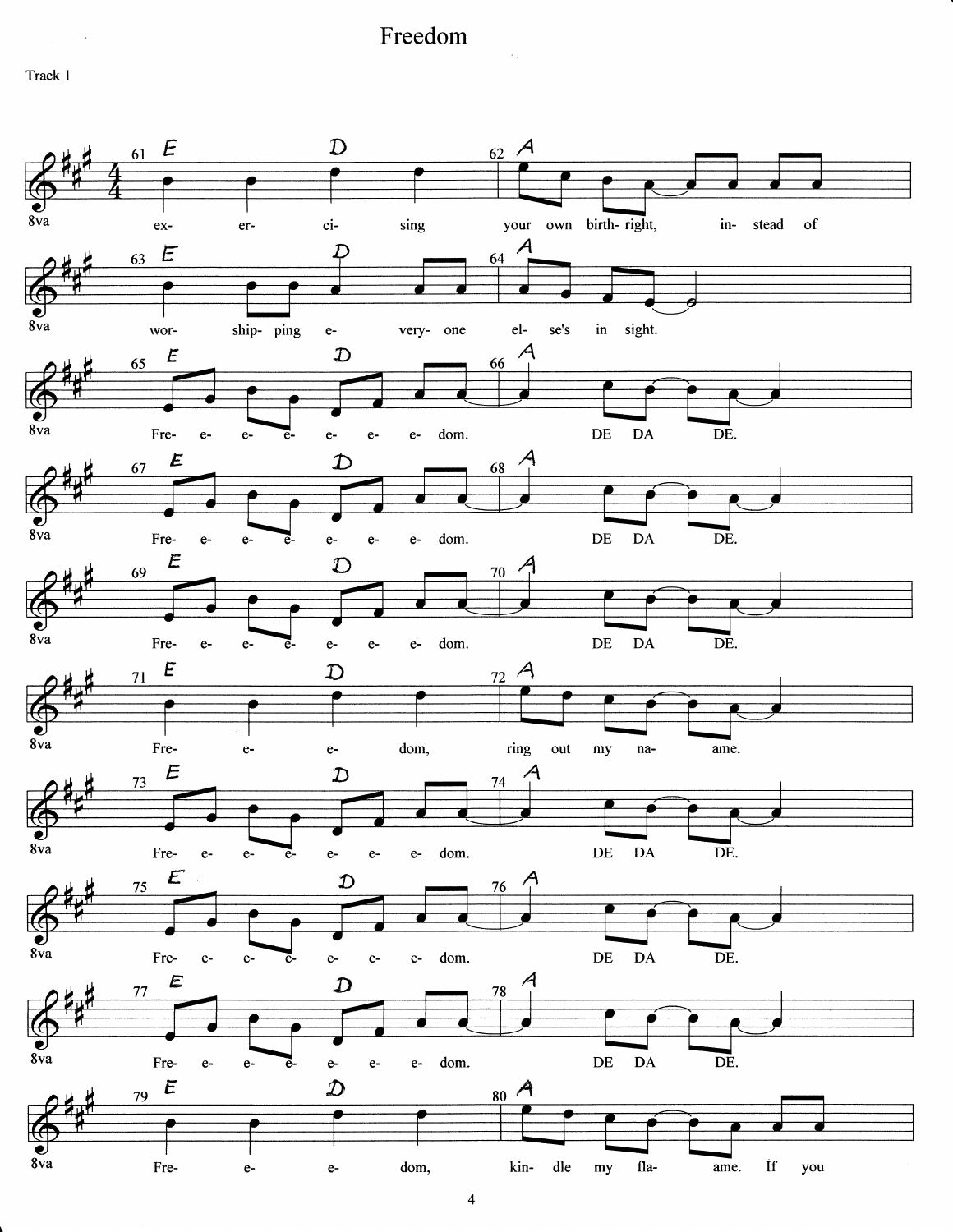Track 1

 $\alpha_{\rm{max}}=2$ 

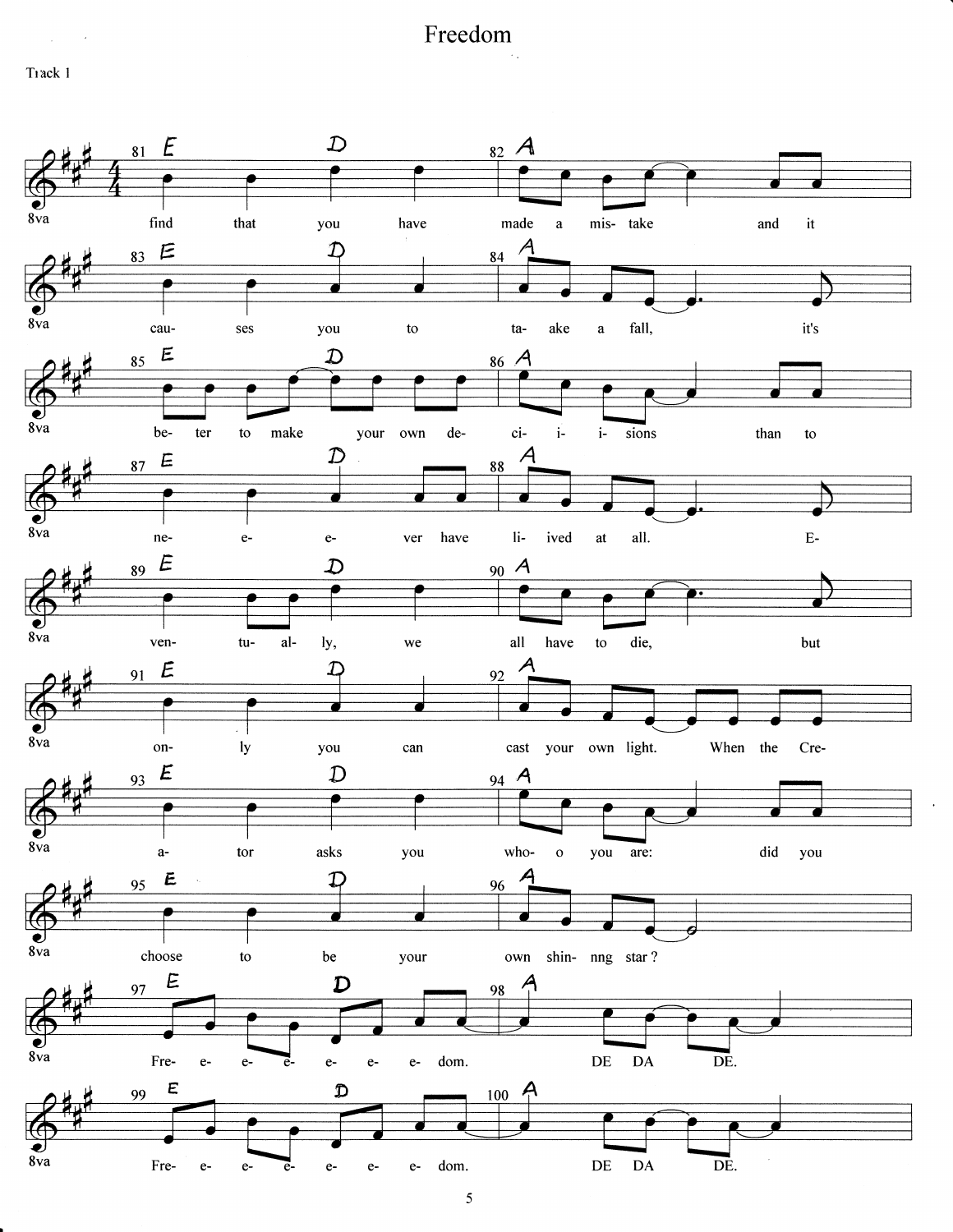Track 1



 $\boldsymbol{6}$